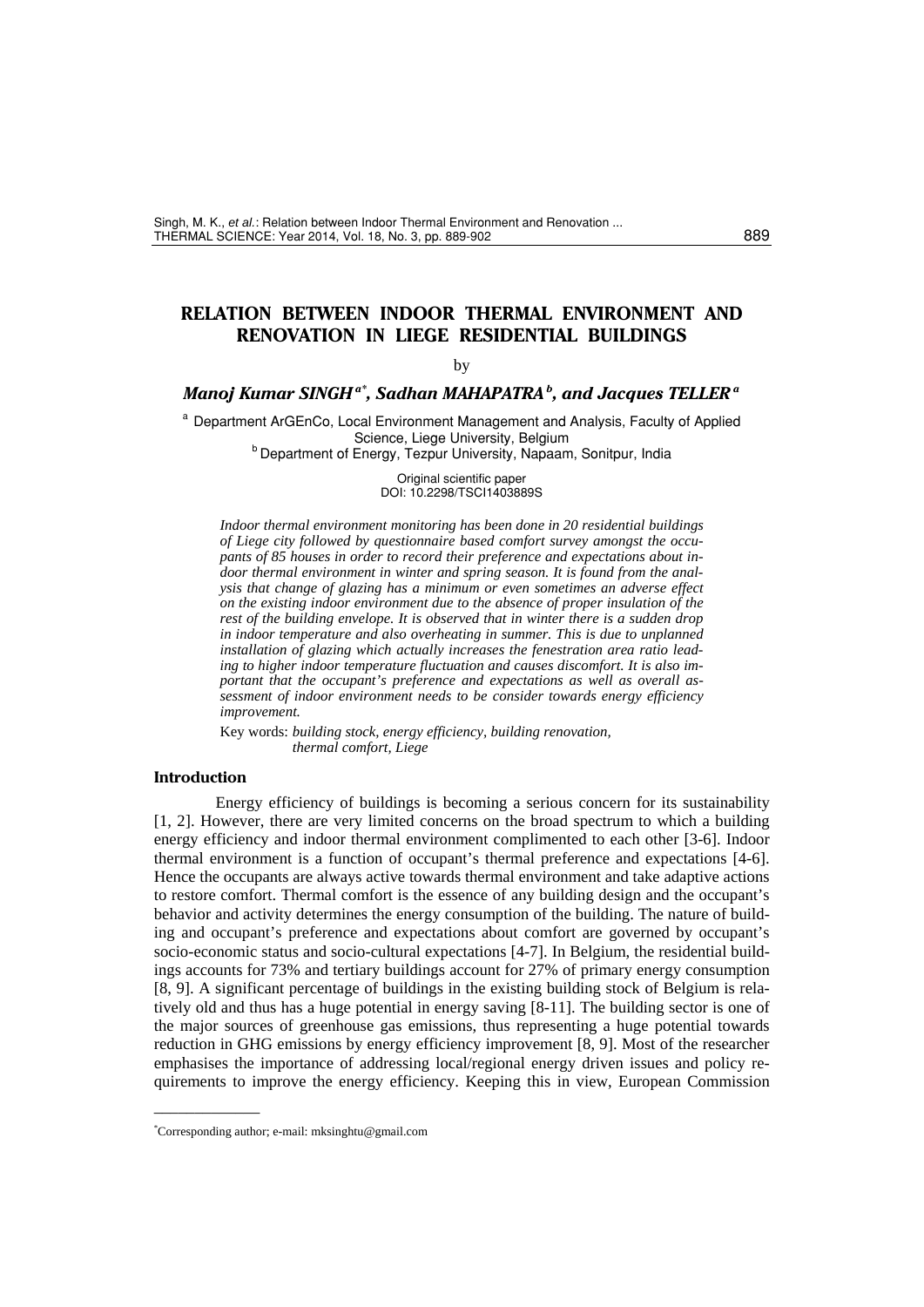(EU) formulated Energy Performance Building Directive, a building regulation with an objective towards harmonization of rules and regulations in all member countries [12]. It adopts a holistic approach in the overall energy performance assessment of both new and old buildings [12].

In this study, it has been tried to address the issue of thermal comfort and energy efficiency in historical houses of Liege city. This study also tries to explore the relationship between the renovation and modification carried out in these building with the indoor thermal environment. These historical buildings are constructed with material and technology when no building energy efficiency norms were in place. Since these buildings are more than 70 years old they went through renovation as well as modifications in last few years to support present life style and energy needs. However, most of the time renovations were partial. Still there is a gap in the understanding of these renovations and their effectiveness or influence on the thermal comfort and indoor thermal environment in these buildings. In this study, long term monitoring of indoor environment in 20 houses (10 each in winter and spring) followed by comfort survey in 85 houses (including 20 monitored houses) has been carried out. The results of the monitoring and responses collected during comfort surveys are analysed to understand the impact of renovation on thermal comfort and indoor thermal environment.

### **Building stock of Liege**

Belgium is divided into three regions namely Flemish region, Brussels capital region, and Walloon region. Liege city is in Walloon region and also know as economic capital of Walloon region. A statistical analysis of the information collected through the "General Socio-economic survey 2001" and "Housing quality survey 2006" for Walloon region reveals interesting information about the characteristics of historical buildings in Liege. About 55% of houses have built-up area lies between  $51-100 \text{ m}^2$  and  $16\%$  and  $17\%$  with built-up area of 0-50 m<sup>2</sup> and 101-150 m<sup>2</sup>, respectively, [8, 9, 13]. It also needs to mention that 67% of buildings have massive walls and the remaining 33% have composite walls [8, 9, 13]. Most importantly 80.5% of buildings do not have insulated walls and 50% have no roof insulation. It is also observed that windows of 60% of buildings are fully insulated with double glazing, 18% have partially insulated glazing and 22% does not have any insulated glazing [8, 9, 13]. This is reflected in the heating energy consumption per year as it varies from  $383 \text{ kWh/m}^2$  (for building constructed before 1863) to 127 kWh/m<sup>2</sup> (building constructed between 2001-2012) [8, 9, 13]. Above reason is also responsible for 70% higher average heating energy consumption in the residential buildings of Belgium than the EU average and stands at 348 kWh/ $m<sup>2</sup>$ per year [8, 9, 13]. On positive side, the analysis reveals that 75% of Liege building stock has central heating system and use natural gas as fuel but 74% of boilers are relatively old and need regular monitoring or renovation or need to be replaced to improve the energy efficiency [8, 9, 13].

#### **Methodology**

Recent studies show that the growth rate of new construction is only 0.2% per year and the share of relatively old buildings (constructed before 1945) stands at 68.33% of present building stock [8, 9, 13].Buildings constructed before 1945 falls into five different typologies, namely Maison Modeste (Modest house), Maison Moyenne (Average house), Maison De Maitre (House), Maison Historique (Historic house) and Maison apartments (Apartment house). These typologies have distinct building features like height and width, window features and built-up area. These historical houses went through renovation as well as modifications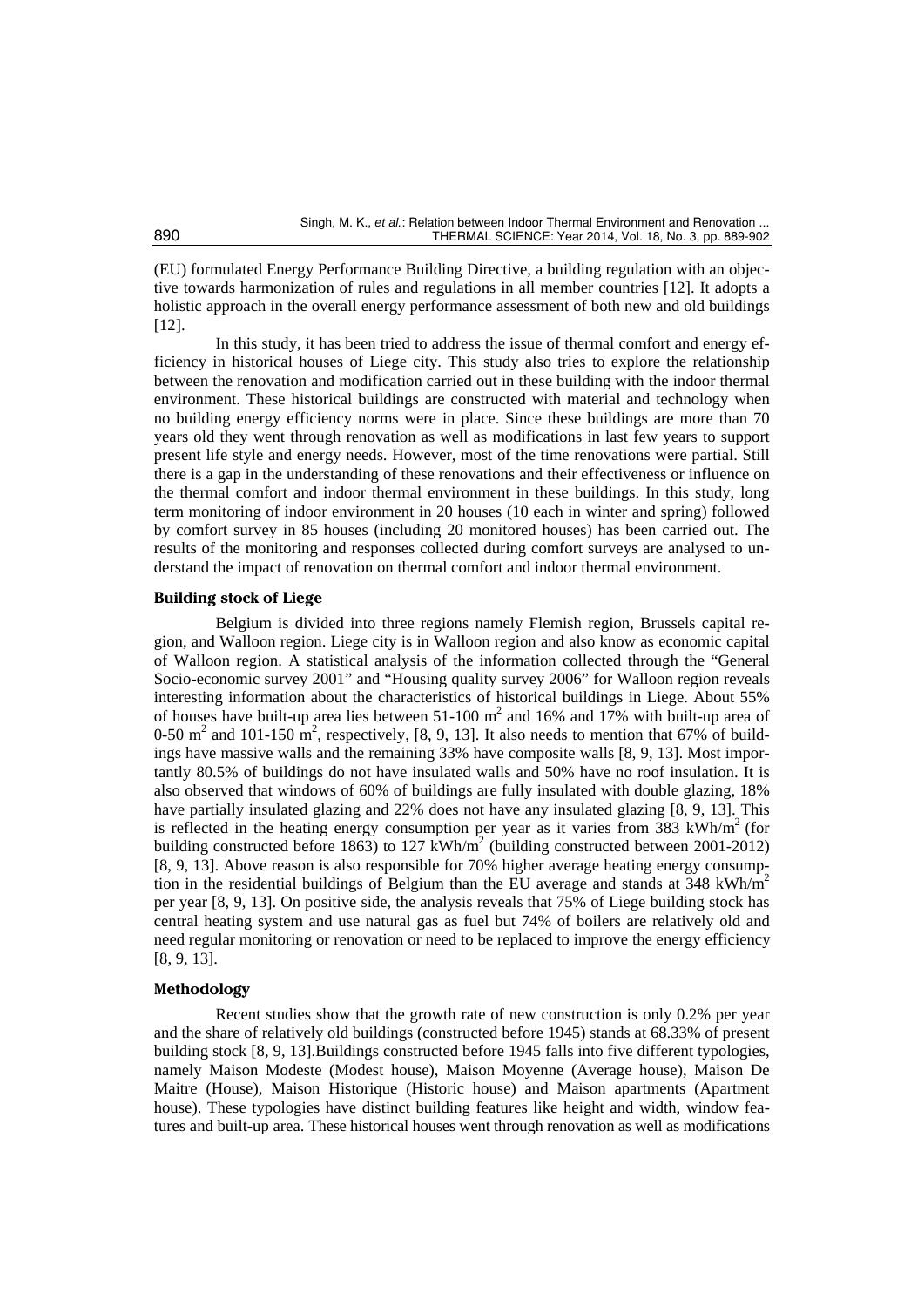| Singh, M. K., et al.: Relation between Indoor Thermal Environment and Renovation |     |
|----------------------------------------------------------------------------------|-----|
| THERMAL SCIENCE: Year 2014, Vol. 18, No. 3, pp. 889-902                          | 891 |

in last few years. Hence, it is important to understand these renovations in the contrast of their effectiveness or influence on the thermal comfort and indoor thermal environment. By carrying out partial renovations through high end technologies to improve the energy efficiency without any firm basis, does not resulted the expected results. This argument is firmly supported by number of recent studies highlighting that buildings energy efficiency is not merely a function of advance energy efficient materials and technology but is also influenced by occupants socio-cultural, socio-economic and behaviour in the context of expectations and preferences. In this regard, it is important to know the present functioning of historic houses (before 1945) and preferred indoor thermal conditions of the occupants. Keeping this in mind, indoor thermal conditions of twenty residential buildings of Liege, all built before 1945, have been monitored. This monitoring has been combined with a detailed interview of occupants to record their preference and expectations about indoor thermal environment (closed questionnaire). Figure 1 shows the methodology followed to carry out this study. Various building design parameters like external façade characteristics, materials used for construction, built-up area, type of heating system and renovations carried out were also recorded during visits to the houses. Occupants were also questioned about the various strategies that they follow to make their house comfortable. Measured data along with thermal comfort survey information are used to evaluate the thermal performance of the houses.



**Figure 1. Methodology of the study**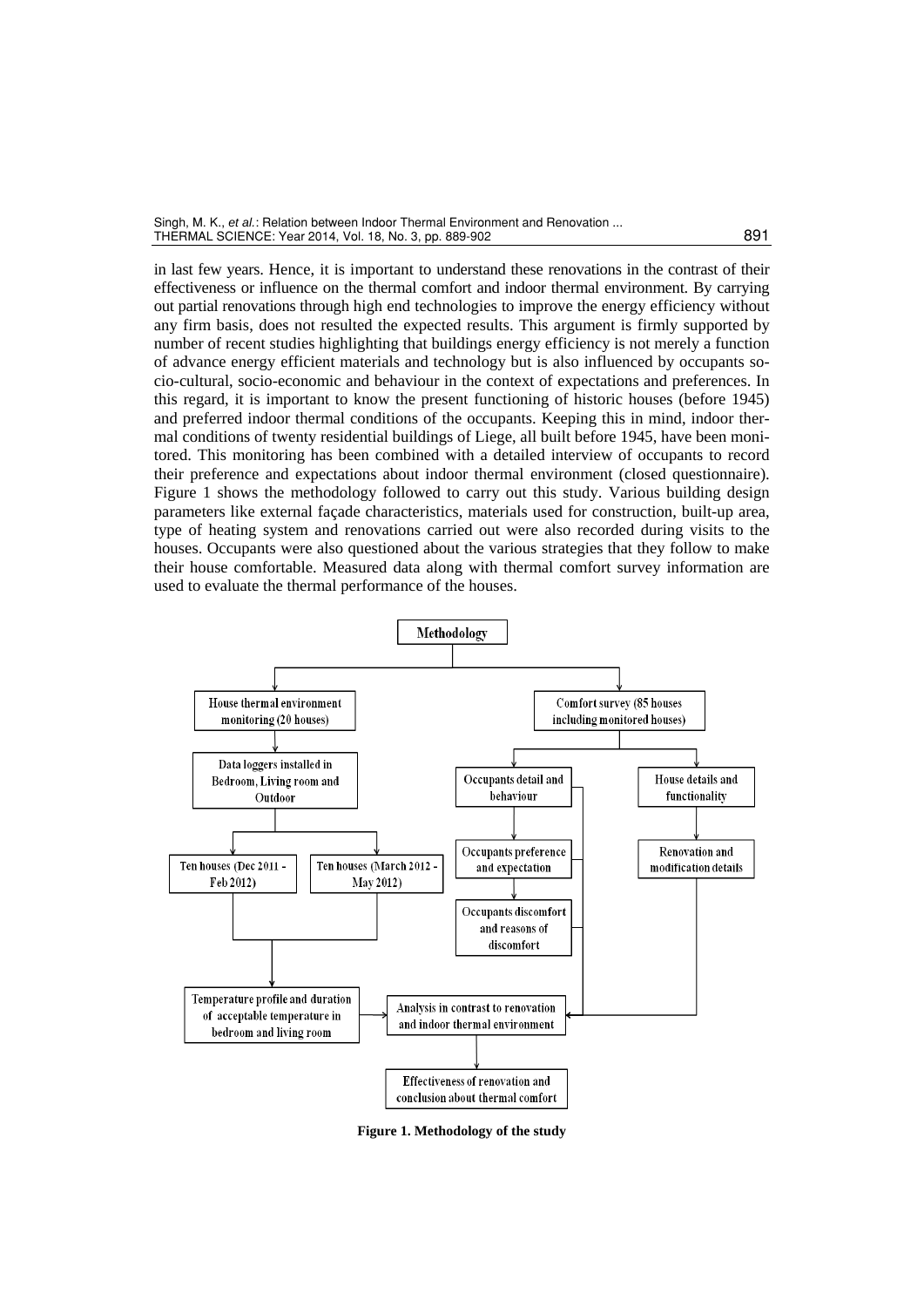### **Thermal monitoring and comfort survey**

| House          | Typology of houses<br>and year of con- | House<br>arrangement | Insulation<br>(wall and<br>roof) | Magnitude of average swing in<br>temperature during monitoring period<br>$\lceil$ °C |           |              |           |
|----------------|----------------------------------------|----------------------|----------------------------------|--------------------------------------------------------------------------------------|-----------|--------------|-----------|
| number         | struction                              |                      |                                  | Bedroom                                                                              |           | Living       |           |
|                |                                        |                      |                                  | <b>Start</b>                                                                         | End       | <b>Start</b> | End       |
| W <sub>1</sub> | a, 1919-1945                           | Terraced             | No, No                           | $1-3$                                                                                | $2 - 4$   | $6 - 8$      | $4 - 8$   |
| $W_2$          | a. 1875-1918                           | Terraced             | Yes, Yes                         | $1-2$                                                                                | $1 - 2$   | $3-4$        | $4-6$     |
| $W_3$          | b. 1875-1918                           | Terraced             | No. Yes                          | $4 - 5$                                                                              | $2 - 3$   | $4 - 5$      | $4 - 5$   |
| $W_4$          | b, 1875-1918                           | Terraced             | Yes, Yes                         | $3-4$                                                                                | $3 - 4$   | $3 - 4$      | $3-4$     |
| $W_5$          | c. 1875-1918                           | Terraced             | No. Yes                          | $0.5 - 1$                                                                            | $0.5 - 1$ | $2 - 3$      | $2 - 3$   |
| $W_6$          | c, 1875-1918                           | Terraced             | No. Yes                          | $2 - 3$                                                                              | $2 - 3$   | $3-6$        | $3-6$     |
| $W_7$          | d. 1919-1945                           | Terraced             | No, No                           | $2 - 6$                                                                              | $1 - 7$   | $2 - 5$      | $2 - 5$   |
| $W_8$          | b, 1875-1918                           | Terraced             | No. Yes                          | $2 - 6$                                                                              | $2 - 7$   | $4 - 8$      | $4 - 9$   |
| W 9            | c, 1875-1918                           | Terraced             | No, Yes                          | $2 - 4$                                                                              | $0.5 - 1$ | $2 - 4$      | $2 - 4$   |
| W 10           | c. 1875-1918                           | Terraced             | Yes, Yes                         | $2 - 4$                                                                              | $3-4$     | $4 - 5$      | $4 - 7$   |
| $S_1$          | c, 1875-1918                           | Terraced             | No. Yes                          | $1-2$                                                                                | $2 - 3$   | $3-4$        | $1-2$     |
| $S_2$          | c, < 1875                              | Terraced             | Yes, Yes                         | $0.5 - 1$                                                                            | $0.5 - 1$ | $4 - 5$      | $0.5 - 1$ |
| $S_3$          | c, 1919-1945                           | Terraced             | Yes, Yes                         | $3-4$                                                                                | $1 - 2$   | $4 - 5$      | $2 - 3$   |
| $S_4$          | c. 1919-1945                           | Terraced             | No. Yes                          | $0.5 - 1$                                                                            | $0.5 - 1$ | $2 - 3$      | $1-2$     |
| $S_{-}5$       | c, 1919-1945                           | Terraced             | No. Yes                          | $1-2$                                                                                | $2 - 3$   | $2 - 3$      | $1-2$     |
| $S_6$          | c, 1875-1918                           | Terraced             | Yes, Yes                         | $0.5 - 1$                                                                            | $1 - 2$   | $1 - 2$      | $1 - 2$   |
| $S_7$          | c, 1875-1918                           | Terraced             | No, Yes                          | $1-2$                                                                                | $1-2$     | $1-2$        | $1-2$     |
| $S_8$          | c, 1919-1945                           | Terraced             | No. Yes                          | n.a.                                                                                 | n. a.     | $2 - 3$      | $2 - 3$   |
| $S_9$          | c, 1875-1918                           | Terraced             | Yes, Yes                         | n.a.                                                                                 | n. a.     | $2 - 4$      | $1-2$     |
| $S_1$ 10       | d, 1919-1945                           | Terraced             | No, No                           | n.a.                                                                                 | n. a.     | $1 - 2$      | $1-2$     |

|  |  |  | Table 1. Details of houses monitored in winter and spring with indoor temperature swing |
|--|--|--|-----------------------------------------------------------------------------------------|
|  |  |  |                                                                                         |

W – winter, S – spring; Typology of houses: a – Maison De Maitre, b – Maison Modeste, c – Maison Moyenne, d – Apartments; n. a. – not available

Monitoring of indoor conditions within the first ten houses was carried out during the winter season (November 2011 to February 2012), when the heating system was ON in most of the houses. Monitoring of second set of ten houses was carried out in spring season (March to May 2012), when heating system in most of the houses was switched OFF. Thermal comfort surveys were carried out in 85 houses (including monitored houses) between 17:00 and 20:00 hours on week days and from 11:00 to 20:00 hours on weekends so as to ensure enough time to collect information from the occupants. For comfort surveys, a hand held data acquisition system (Environmental meter, Omega instruments, UK) was used to measure local temperature and relative humidity at body height (1.1 m from ground). An average of 5 measurements was considered for analysis in order to minimize the errors. The long term monitoring of indoor conditions includes the measurements of temperature (inside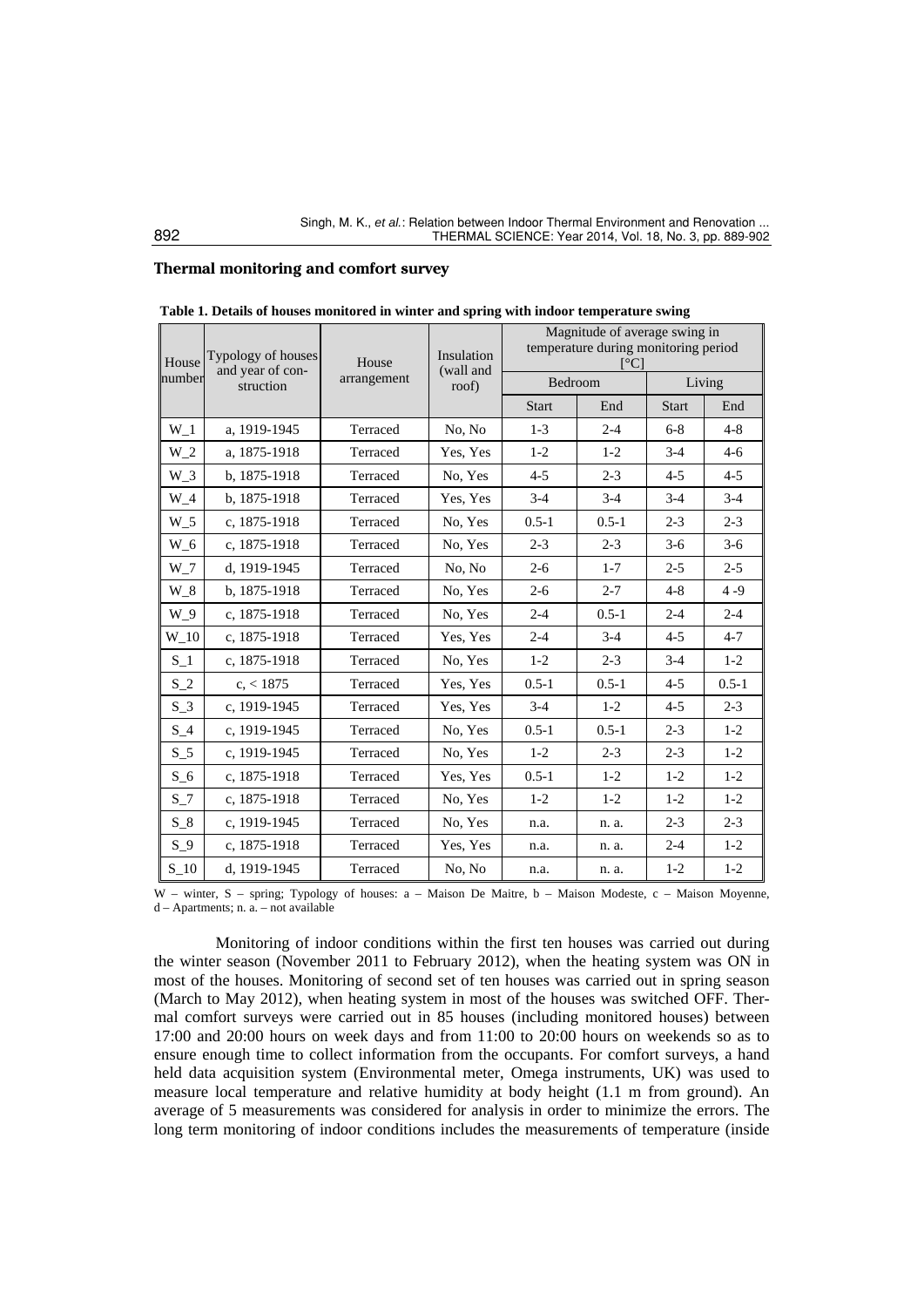and outside house), relative humidity (inside and outside house) and illumination level (inside and outside house). All these parameters were measured through data loggers (HOBO-U12 RH/Temp/ Light/External Data Logger, USA). The temperature sensor accuracy is  $\pm$  0.35 °C, the humidity sensor accuracy is  $\pm 2.5\%$  RH and the light intensity measurement accuracy is  $\pm 2$  lumen/ft<sup>2</sup>, respectively. All these parameters were recorded at an interval of 30 minutes. The selected houses for this study were kept under normal operation throughout the monitoring period. No restrictions were imposed on the occupants and were advised to carry out their as usual living conditions. This was necessary to get the monitoring results close to real situation. Table 1 provides the type, construction period and main characteristics of the twenty houses monitored during this study. It can be observed from tab. 1 that most of the houses are over 100 years old. The questionnaire for comfort survey was designed in such a way that it addresses the objective of the study as well as to provide enough specific and subjective information to draw meaningful conclusions. Data collected during comfort survey and through data loggers were further processed and analyzed in order to evaluate the status of comfort prevailing in these houses.

#### **Results and discussion**

In the present study both thermal comfort survey and indoor thermal environment monitoring are being carried out simultaneously. In the following sections data collected during monitoring of houses and comfort surveys are analysed in a systematic manner to draw the meaningful conclusions.

### *Renovation in houses*

This study is focussed on thermal performance and thermal comfort of the historical building stock (constructed before 1945) in Liege city. These houses are quite old (tab. 1) and are constructed with material and technology when no building energy efficiency directive were in place. It is also a fact that there has been a drastic change in socio-economic status, lifestyle and accessible technology over the last 50 years. So to meet the present day lifestyle needs and also due to rising constraints on energy economics and awareness about energy efficiency and environmental concerns, these houses went through partly modifications and renovations [14-16].

 It is found from the analysis that the most common interventions in these houses are installation of double glazing and insulating roofs. It is also found that renovation or replacement of heating system is only in 30% of houses whereas in 50% of houses the heating system is more than 15 years old. It means that a significant number of houses are still operating with relatively old heating systems. High level of renovation work is concentrated on glazing because of low cost and less complexity supported by tax incentive by government on renovation of windows with double glazing. Renovation of roofs and walls are less frequent because insulating roof and walls is financially intensive and is a complex process when applied in occupied houses. The energy bills of the monitored houses are analysed to look into the effectiveness of renovations in terms of energy savings. However, it has been found that the energy savings is not reflected in the energy bills. This reveals that an integrated approach in renovating the houses to improve the energy efficiency was not adopted. Especially indoor thermal comfort was not duly considered by these renovations thus nullifying the energy saving. Four prominent discomfort reasons are found from the analysis, namely low lighting level, existence of low temperature in winter, difficulty in regulating temperature and cold sensations from glazing.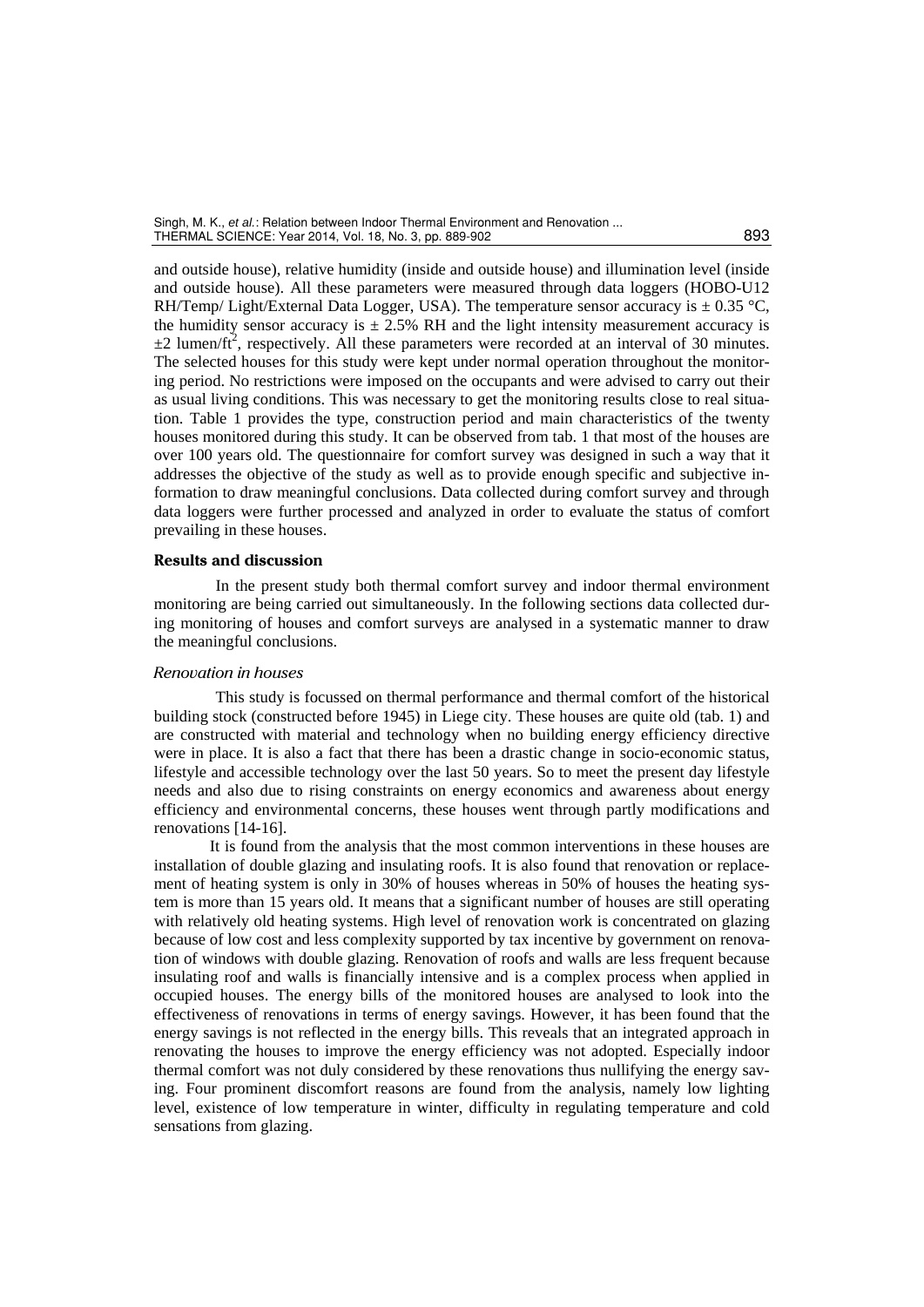

30  $(1)$  $(4)$ <br>(5)<br>(6) Max. temp. °C (BR) Min temp. °C (BR) Temperature [°C]  $(2)$ 28 Max. temp. [°C] (LR) Min. temp. [°C] (LR) 26 Max. temp. [°C] (OUT)  $(3)$ Min temp. [°C] (OUT)  $24$ 22  $20$ 18 16  $14$  $12$  $10$ 80 6 4  $\overline{c}$  $\mathsf{O}\xspace$ 6/3/2012 29/5/2012 13/3/2012 20/3/2012 27/3/2012 3/3/2012 10/4/2012 17/4/2012 1/5/2012 8/5/2012 15/5/2012 22/5/2012 24/4/2012 Day and time

**Figure 2b. Temperature profile in spring season (house S\_1)** 

To overcome discomfort, occupants take various adaptive measures at personal level as well as to modify the existing indoor environment. It is found that the most prominent adaptive action is changing clothing level (putting warm clothing) and moving to different room (warmer room). It is also found that in winter, operation of window and curtains, heating system and use of portable heaters are prominent. In spring, only operation of window and curtains are the major opportunities used by the occupants to modify the indoor environment.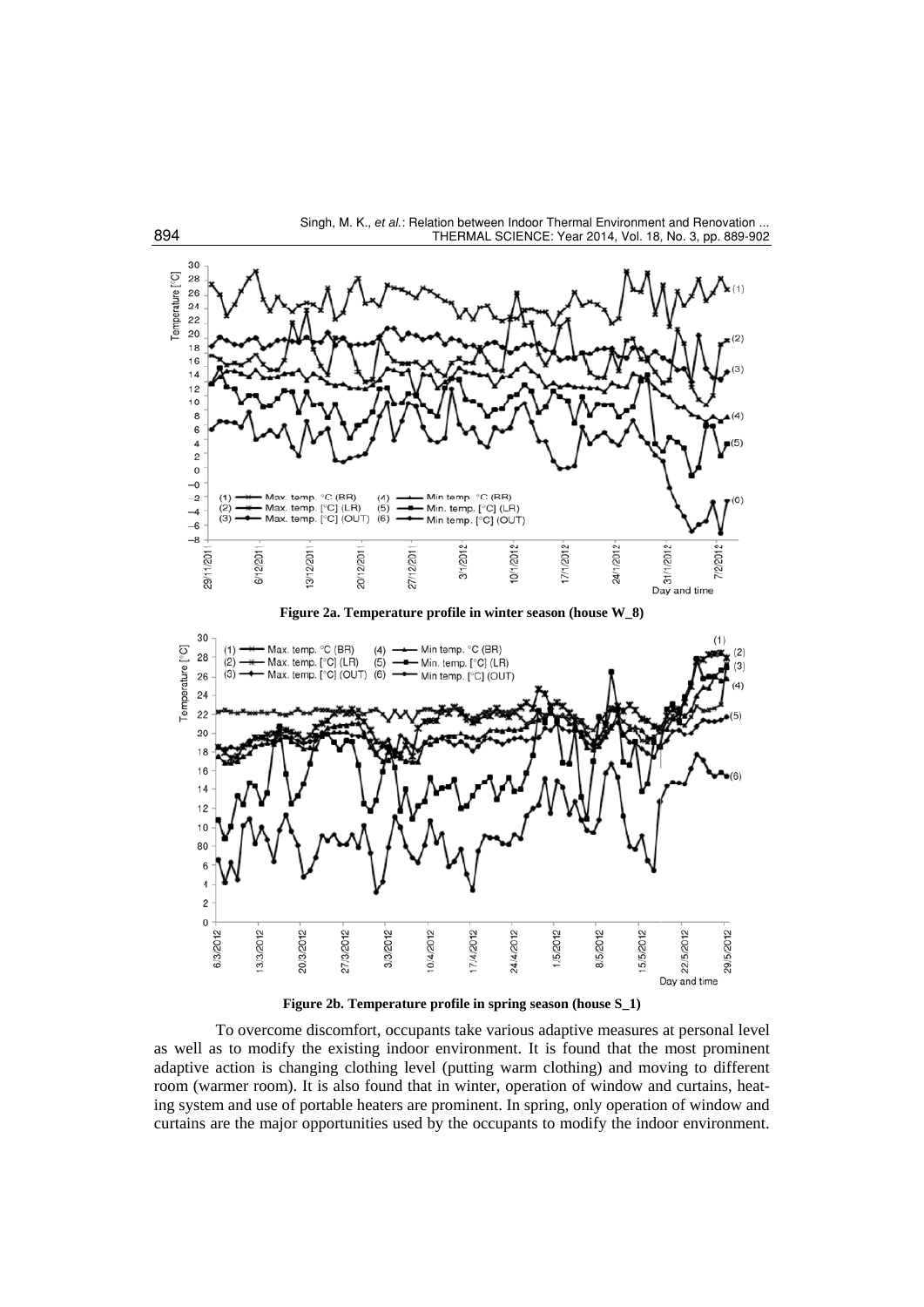High percentage of use of portable heaters suggests the existence of a non-uniform heating in the living space. It is found that high glazing area on rear and front facade of the houses are responsible for cold sensations in the living space in winter and excess direct solar radiation in the living space in spring. During the comfort survey occupants also reported that the nonexistence of financial incentive and high renovation costs are the major hurdles to improve the energy performance of the buildings. This conclusion is also supported by the high heating energy consumption in these houses [8, 17, 18].

#### *Thermal performance of monitored houses*

 Thermal performance study of houses is an important way to evaluate their performance with respect to persistent indoor temperature and thermal comfort against outdoor temperature variation. Figures 2a and 2b present the typical temperature profile in a house at winter and spring seasons. Table 2 present the indoor and outdoor mean temperature profile and comfort status in 20 houses where detailed monitoring are carried out. Ten houses are first monitored in the months of December 2011 to February 2012. These house number starts with a prefix 'W' denoting 'winter' season. Next ten houses monitored in the months of March 2012 to May 2012 and house numbers start with a prefix 'S' denoting 'spring' season. Mean temperature of bedroom, living room and outdoor over the monitoring period is presented in tab. 2. It is found from tab. 2 that temperature in bedroom and living room in all houses is maintained at different level. It can also conclude that the occupants in the age group of 40-60 years and above prefers relatively high temperature in both the bedroom and living rooms and also prefers less difference between bedroom and living room temperatures.

The difference between living room and bedroom temperature is more in winter compared to spring. It can be concluded from the temperature profile that living room in all the monitored houses is functionally more active (occupied for more hours in a day) and preferred to be at higher temperature in winter. It is found from winter recorded data that the decay in the temperature of living room is rapid compared to bedroom in all houses. This implies that living room is losing more heat in the winter months. It is observed from the tab. 2 that the occupant of house number W\_2 and W\_5 consider the house indoor thermal environment as comfortable. It is found that the temperatures in both these houses are well maintained though the effect of low outdoor temperature in the month of February 2012 on indoor temperature is visible. This phenomenon was common in all the monitored houses. It can also be concluded that in these houses radiant temperature asymmetry is quite prominent due to the presence of non-insulated walls and large glazing areas. This conclusion is supported by the high indoor clothing level of occupants and temperature corresponding to thermal sensation vote. It can be concluded that the heating system in the houses is not working effectively. This problem is related to the presence of non-insulated walls and large glazed area on front and rear facades of the houses. It can also be concluded that the glazing is an important cause of discomfort in winter season (cold sensation).

It is found from temperature profile of the monitored houses that there is a sharp increase in bedroom maximum temperature at the end phase of monitoring period (fig. 2b). Looking at the trend, it can be concluded that there must have been an overheating scenario in bedroom during the last week of May 2012 in most of the houses. This may be because in most of the houses living room is in ground floor and its façade are less exposed to sunlight whereas the bedrooms are on the top floor of the house and receives sunlight throughout the day till late afternoon in both spring/summer season. In most of the houses an interesting pattern is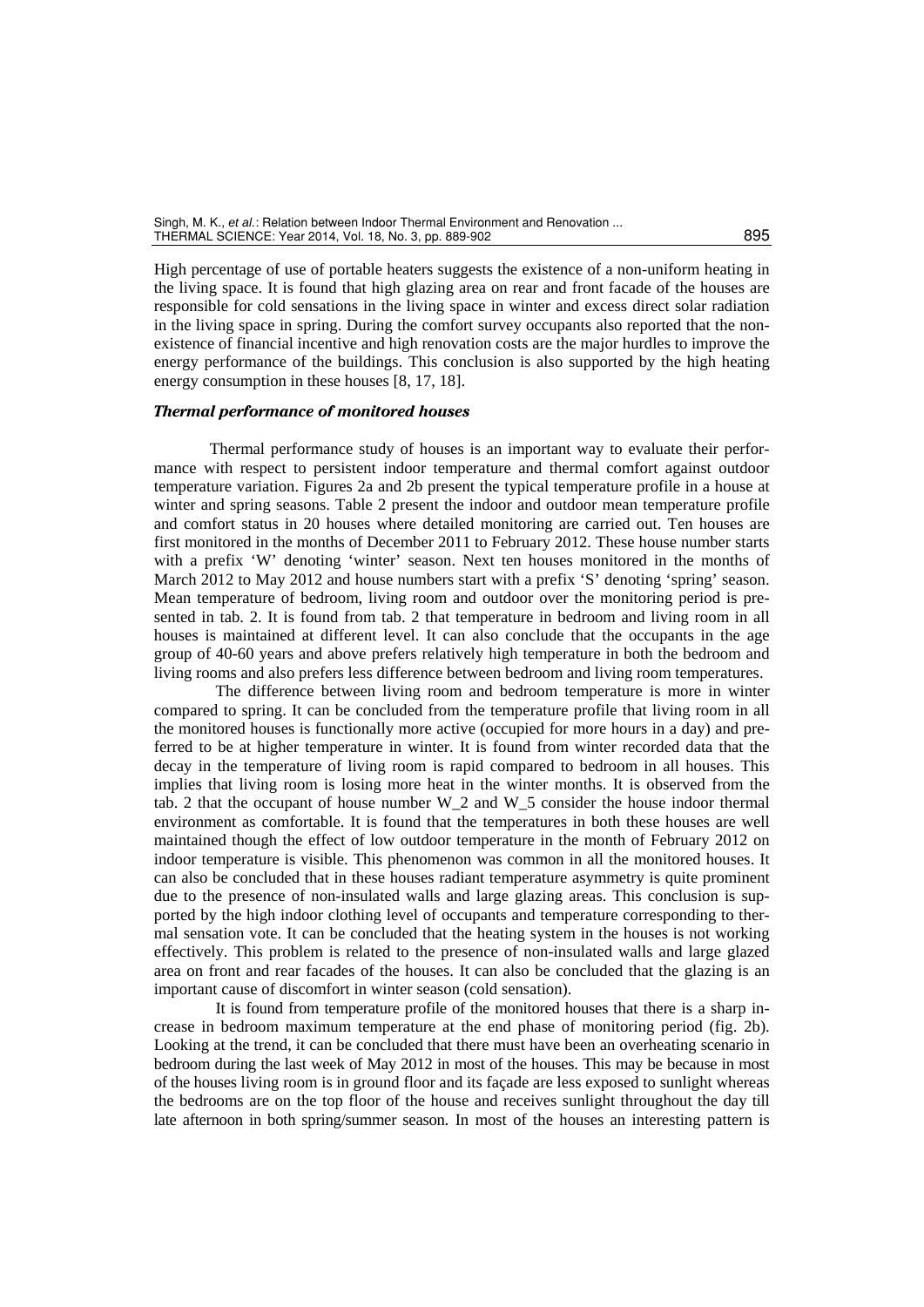observed where the difference between the maximum temperature and minimum temperature of living room goes on decreasing from start to end of monitoring period but for bedroom it remained constant. It also found that rise and decay of temperature in bed room is at higher rate than that of living room and this phenomenon is just opposite to the observation of winter months. It is found from the indoor temperature profile that 24 hrs average temperature of the living room is almost at constant level whereas bed room is showing fluctuations. This fluctuation in bedroom increases as it gradually moves towards summer season. In most of the cases the average temperature does not represent the actual thermal environment as averaging of temperature over 24 hours suppress the actual swing of temperature over 24 hours. So in this study, due consideration has given to daily maximum and minimum temperature variation over the monitoring period to evaluate the daily temperature swing (tab. 1). The extent of swing in indoor temperature defines the level of comfort in the house and its functioning (lower the minimum temperature the more is the heating energy consumption in winter).

|                     | Mean indoor<br>temperature [°C] |                |                                     |      |        |                                                                   |                               |            |                               |                                |  |  |  |  |
|---------------------|---------------------------------|----------------|-------------------------------------|------|--------|-------------------------------------------------------------------|-------------------------------|------------|-------------------------------|--------------------------------|--|--|--|--|
| House number        | room<br>Bed-                    | Living<br>room | Mean outdoor<br>temperature<br>[°C] | Clo  |        | corresponding<br>temperature<br>to TSV <sup>1°</sup> C]<br>Indoor | $\mbox{confort}^*$<br>Overall | <b>TSV</b> | before voting)<br>Met (20 min | occupants<br>Age of<br>(years) |  |  |  |  |
| $W_1$               | 16.76                           | 17.23          | 4.87                                | 0.86 | 12.5   | $\mathbf b$                                                       | $-2$                          | 2.4        | $20 - 40$                     |                                |  |  |  |  |
| $W_2$               | 18.56                           | 22.00          | 3.03                                | 1.11 | 21.8   | a                                                                 | $\mathbf{2}$                  | 1.6        | $40 - 60$                     |                                |  |  |  |  |
| $W_3$               | 11.17                           | 13.16          | 3.82                                | 1.1  | 13.4   | $\mathbf b$                                                       | $-1$                          | 2.4        | $20 - 40$                     |                                |  |  |  |  |
| $W_4$               | 14.19                           | 13.92          | 3.92                                | 1.01 | 12.8   | $\mathbf b$                                                       | $-1$                          | 1.2        | 20-40                         |                                |  |  |  |  |
| $W_5$               | 14.34                           | 18.16          | 5.74                                | 1.01 | 15.4   | $\rm{a}$                                                          | $\boldsymbol{0}$              | 2.4        | 40-60                         |                                |  |  |  |  |
| $W_6$               | 17.16                           | 19.06          | 5.46                                | 0.31 | 19.6   | $\mathbf b$                                                       | $\mathbf{1}$                  | 2.4        | 20-40                         |                                |  |  |  |  |
| $W_7$               | 14.37                           | 15.96          | 6.08                                | 0.56 | 13.2   | $\mathbf b$                                                       | $-2$                          | 1.6        | 20-40                         |                                |  |  |  |  |
| $W_8$               | 13.90                           | 20.57          | 4.94                                | 1.04 | 16.9   | e                                                                 | $\overline{2}$                | 1.6        | $40 - 60$                     |                                |  |  |  |  |
| $W_9$               | 15.06                           | 19.39          | 4.96                                | 1.19 | 18.4   | $\mathbf b$                                                       | $\boldsymbol{0}$              | 1.6        | 20-40                         |                                |  |  |  |  |
| $\ensuremath{W}$ 10 | 17.70                           | 17.77          | 6.51                                | 1.19 | 17.6   | $\mathbf b$                                                       | $\overline{0}$                | 1.6        | 20-40                         |                                |  |  |  |  |
| $S_1$               | 20.63                           | 20.94          | 13.38                               | 0.94 | 19.2   | $\mathbf b$                                                       | $\boldsymbol{0}$              | 1          | $40 - 60$                     |                                |  |  |  |  |
| $S_2$               | 17.56                           | 17.88          | 13.34                               | 1.05 | 18.2   | $\mathbf b$                                                       | $\mathbf{1}$                  | 1.2        | 60-70                         |                                |  |  |  |  |
| $S_3$               | 19.65                           | 20.64          | 13.39                               | 0.77 | 15     | $\mathbf b$                                                       | $-2$                          | 1.6        | $40 - 60$                     |                                |  |  |  |  |
| $S_4$               | 20.59                           | 20.69          | 13.58                               | 0.86 | $18\,$ | $\rm{a}$                                                          | $^{\rm -1}$                   | 1.6        | $40 - 60$                     |                                |  |  |  |  |
| $S_5$               | 18.61                           | 21.61          | 12.26                               | 0.69 | 17.3   | $\mathbf b$                                                       | $\mathbf{1}$                  | 1.6        | 60-70                         |                                |  |  |  |  |
| $S_6$               | 19.65                           | 21.56          | 13.06                               | 1.11 | 19.8   | $\mathbf b$                                                       | $\overline{0}$                | 1.6        | $40 - 60$                     |                                |  |  |  |  |
| $S_7$               | 17.29                           | 20.18          | 13.01                               | 1.19 | 17.5   | $\mathbf c$                                                       | $-1$                          | 1.2        | $40 - 60$                     |                                |  |  |  |  |
| $S_8$               | n. a.                           | 18.74          | 12.02                               | 0.81 | 21.4   | a                                                                 | $\mathbf{1}$                  | 1.2        | $40 - 60$                     |                                |  |  |  |  |
| $S_9$               | n. a.                           | 21.75          | 14.03                               | 0.77 | 19.6   | $\mathbf b$                                                       | $\boldsymbol{0}$              | 1.2        | $40 - 60$                     |                                |  |  |  |  |
| $S_1$ 10            | n. a.                           | 22.54          | 13.46                               | 0.69 | 21.5   | $\mathbf b$                                                       | $\mathbf{1}$                  | 1.2        | 20-40                         |                                |  |  |  |  |

**Table 2. Temperature profile and comfort status in monitored houses in winter** 

W – winter, S – spring; <sup>\*</sup>Overall comfort rating of house by occupant: a – Very comfortable, b – Moderately comfortable, c – Slightly comfortable, d – Slightly uncomfortable, e – Moderately uncomfortable, f – Very uncomfortable, n. a. – not available

# *Comfort status in residential houses of Liege*

Comfort is a subjective and contextual response of the people. It is governed by the past and present experiences, socio-economic and socio-cultural setup of the occupant [3, 5].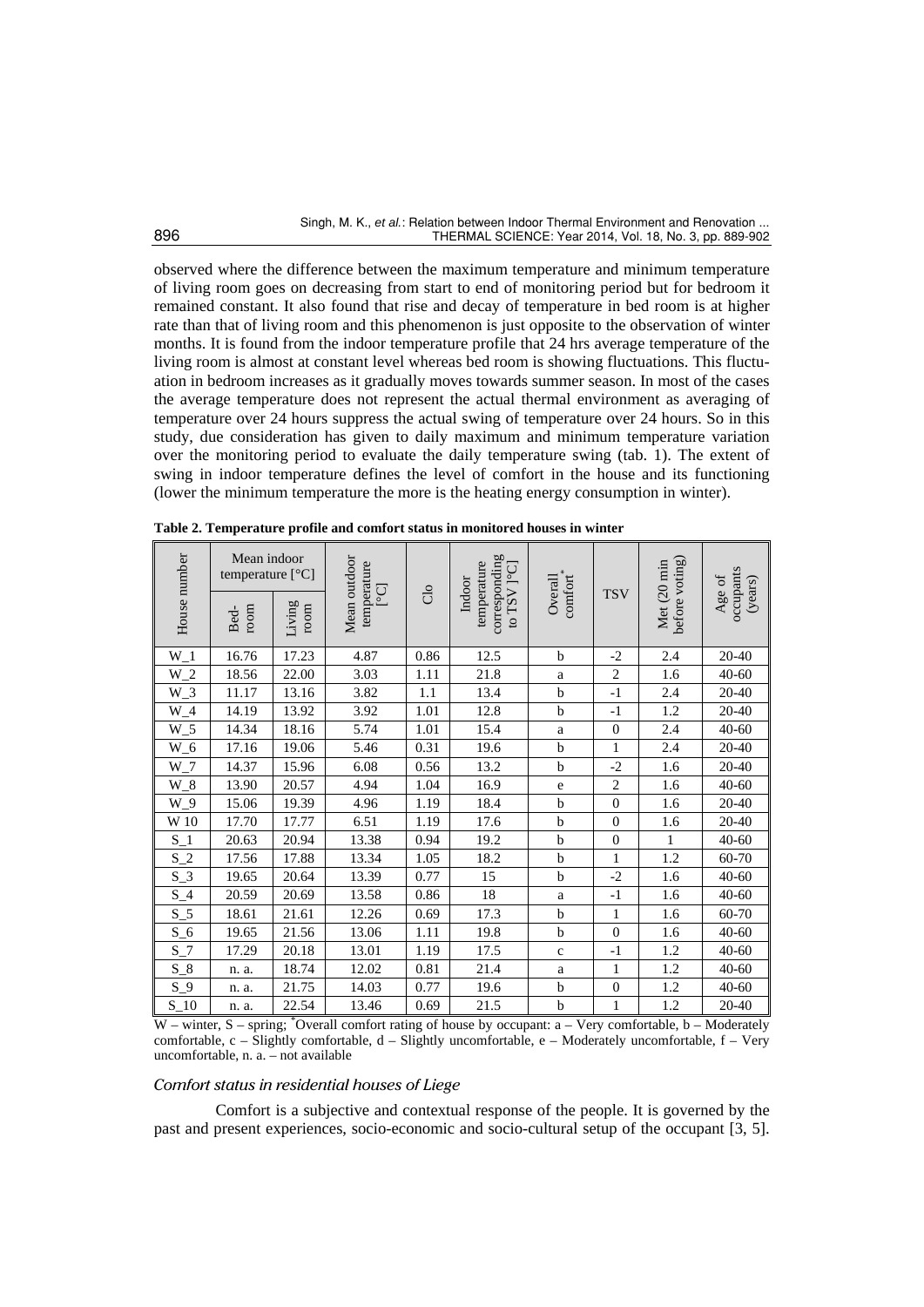It also determines the occupant's acceptance, behaviour in a built-environment and the energy consumption of the building [4, 7, 19]. It is now an established fact that range of comfort temperature for occupants; exposed to different climates are different [3-5]. In other way, the occupants living in buildings which are being heated or cooled have different expectations and perception about comfort than the occupants living in free running buildings [3-5]. Residential houses of Liege city are heated/cooled and above all the houses selected in this study are more than 100 years old with high heating energy consumption. So it becomes necessary to study the status of comfort in these houses. Table 3 presents the comfort survey parameters of the study. Questionnaire based thermal comfort survey is carried out from January 2012 to May 2012 covering 85 occupants in 85 houses (including 20 monitored houses), falling under five building typologies.

|                             | Clothing level (clo) | $0.3$ to 1.11                                               |                          |                          |  |  |  |
|-----------------------------|----------------------|-------------------------------------------------------------|--------------------------|--------------------------|--|--|--|
|                             | Metabolic rate (met) | 1 to 1.4                                                    |                          |                          |  |  |  |
|                             | Number of subjects   |                                                             | 85                       |                          |  |  |  |
|                             |                      | Number of houses under different typology                   |                          |                          |  |  |  |
| <b>Maison Modeste</b>       | Maison Moyenne       | Maison De Maitre                                            | Maison Historique        | <b>Maison Apartments</b> |  |  |  |
| 19                          | 37                   | 16                                                          | 5                        | 8                        |  |  |  |
|                             | Survey time          |                                                             | January 2012 to May 2012 |                          |  |  |  |
|                             | Subjects age (years) |                                                             |                          |                          |  |  |  |
| 20 > age                    | $20 < age < = 40$    | $60 < \text{age} < 70$<br>$40 <$ age $<$ = 60<br>$70 <$ age |                          |                          |  |  |  |
| 6                           | 20                   | 37<br>10<br>12                                              |                          |                          |  |  |  |
|                             | Subjects gender      |                                                             |                          |                          |  |  |  |
|                             | Male                 | 50                                                          |                          |                          |  |  |  |
|                             | Female               | 35                                                          |                          |                          |  |  |  |
| Construction year of houses |                      |                                                             |                          |                          |  |  |  |
| Before 1875                 |                      | $1875 <$ age $< 1918$<br>1919 < age < 1945                  |                          |                          |  |  |  |
| 2                           |                      | 42<br>41                                                    |                          |                          |  |  |  |

**Table 3. Comfort survey parameters** 

Thermal comfort monitoring has been carried out in ten houses during the period from December 2011 to February 2012 and another ten houses in the months of March 2012 to May 2012. From the recorded data, the duration (in hours) of a range of temperature existed in living room and bedroom in all these houses are analysed. Figures 3a to 3d represents the duration (in hours) for which different temperature ranges existed in bedroom and living room respectively during the monitoring period. It can be concluded from fig. 3a and fig. 3b that in most of the houses, for maximum duration, bedroom temperature is less than 15 °C and lies in the range between 15.1 °C to 18 °C during winter period monitoring. However, in the case of living room, it is found that for maximum duration temperature is in the range of 15.1 °C to 18 °C and 18.1 °C to 21 °C.

It is found in the house W\_3 and W\_4 that the temperature in living room is less than 15 °C because during the monitoring period living room in these two houses was under renovation. It is also found that in the house number W\_2 relatively high temperature is maintained in living room and bedroom because owner of the house was ill and preferred relatively high temperature. It is found from fig. 3c that the bedroom temperature lies in the range of 15.1 °C to 18 °C and 18.1 °C to 21 °C. It is also observed that there are instances when bed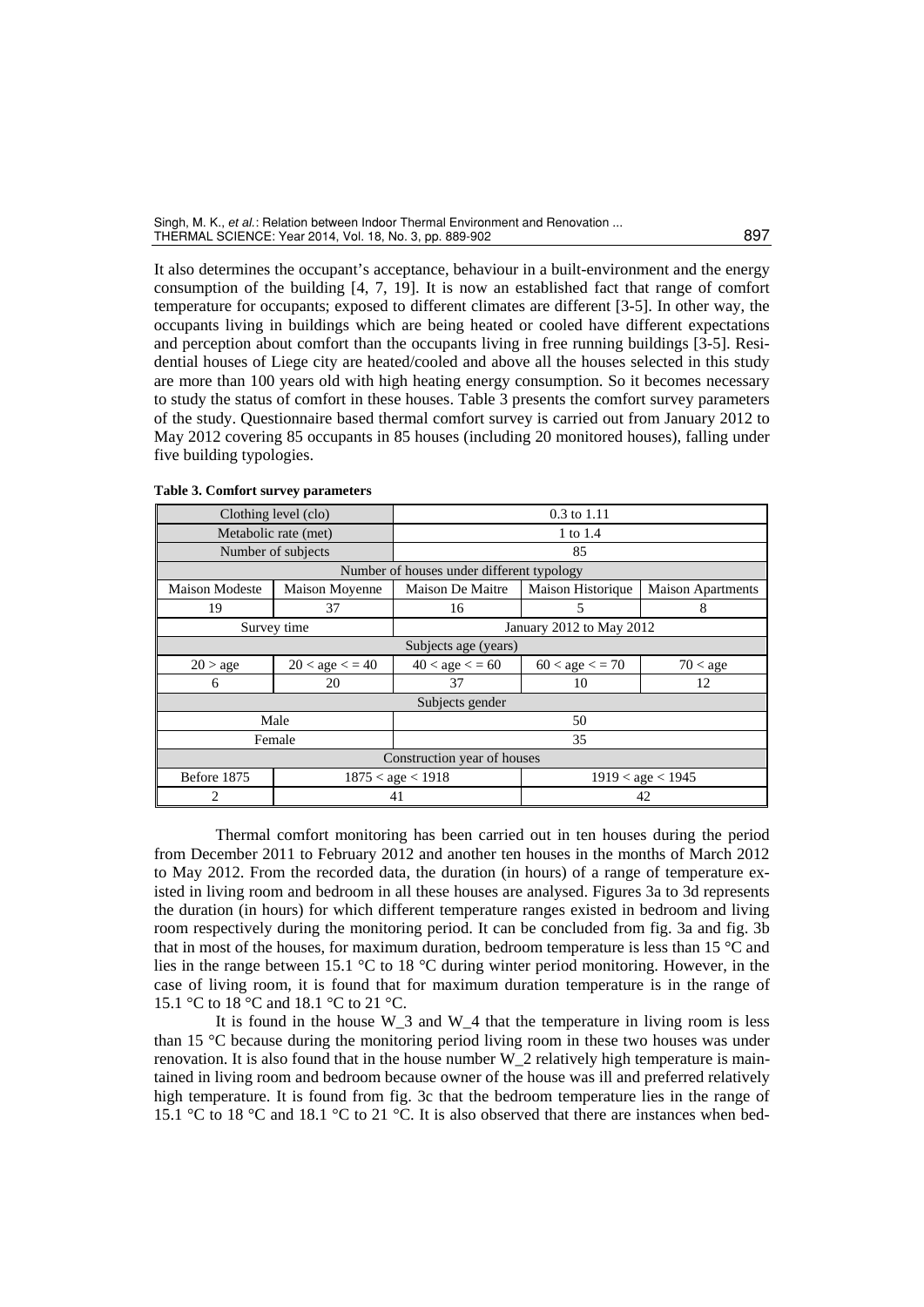room temperature reaches the range 21.1 °C to 24 °C and even exceeds 24 °C for certain period of time. However, according to CIBSE-2006 guidelines, the threshold temperature for bedroom is 23 °C during daytime and for living room the threshold temperature is 25 °C. Hence, if the temperature exceeds 23  $^{\circ}$ C or 25  $^{\circ}$ C in bedroom or living room respectively, then it becomes uncomfortable for the occupants [19]. It is found in fig. 3d that the temperatures in the living room of most of the houses are in the range of 18.1 °C to 21 °C and 21.1 °C to 24 °C. It is observed that the temperature in the living room crosses 24 °C. House S\_2 and S\_8 operate air conditioner so for significant duration living room temperature lies in the range of 15.1  $\degree$ C to 18  $\degree$ C.





**Figure 3b. Temperature range and duration of various houses: living room (winter monitoring)**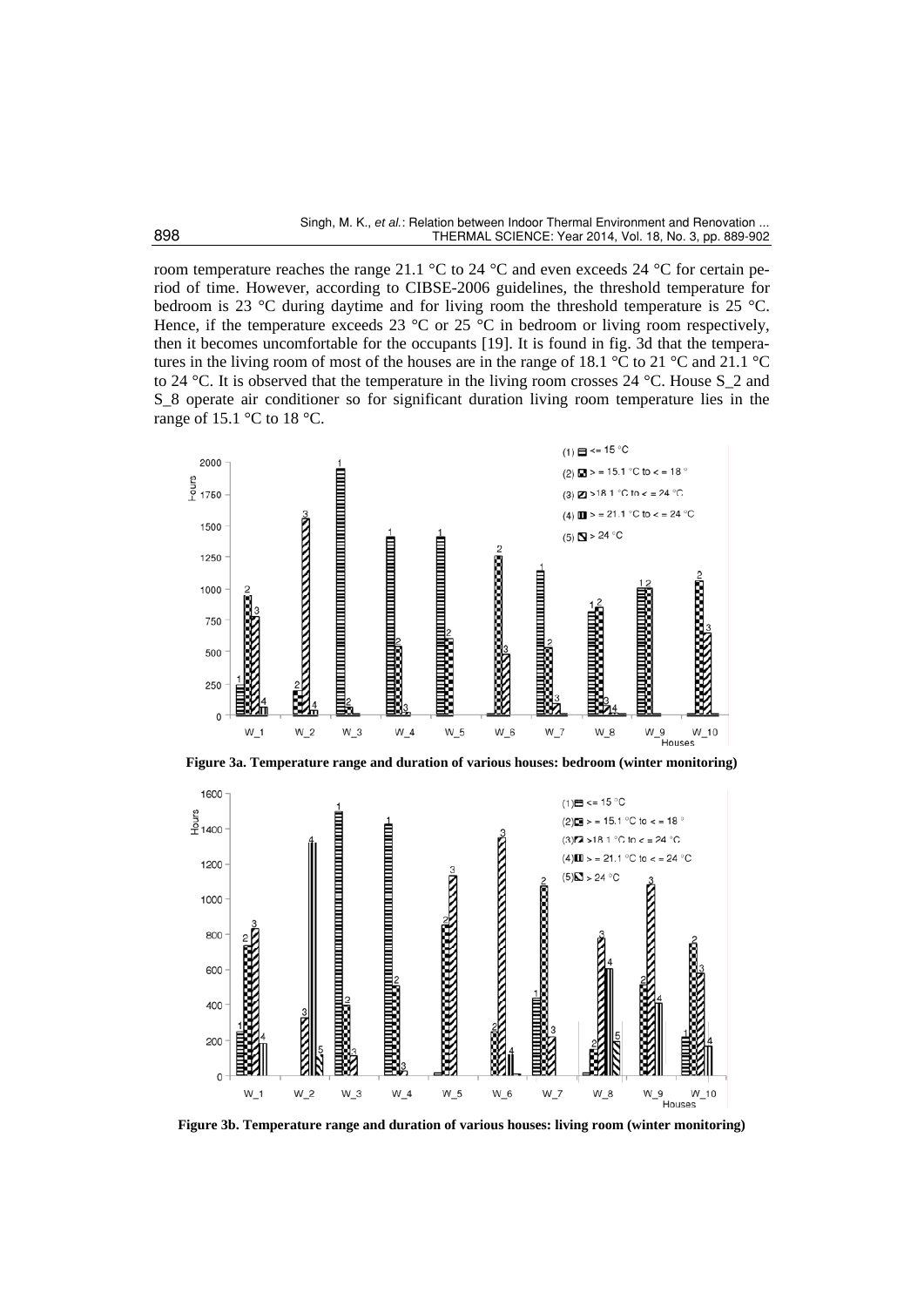



**Figure 3c. Temperature range and duration of various houses: living room (spring monitoring)** 



**Figure 3d. Temperature range and duration of various houses: bedroom (spring monitoring)** 

As per revised EN 15251 standard and ASHRAE 55-2010 (adaptive thermal comfort concept is incorporated) the range of acceptable temperature range in the living environment in winter is 20 °C to 24 °C and in summer the range is 23 °C to 26 °C [20, 21]. The analysis in this study reveals that the temperature in the bed room reached 28  $\degree$ C in May month (start-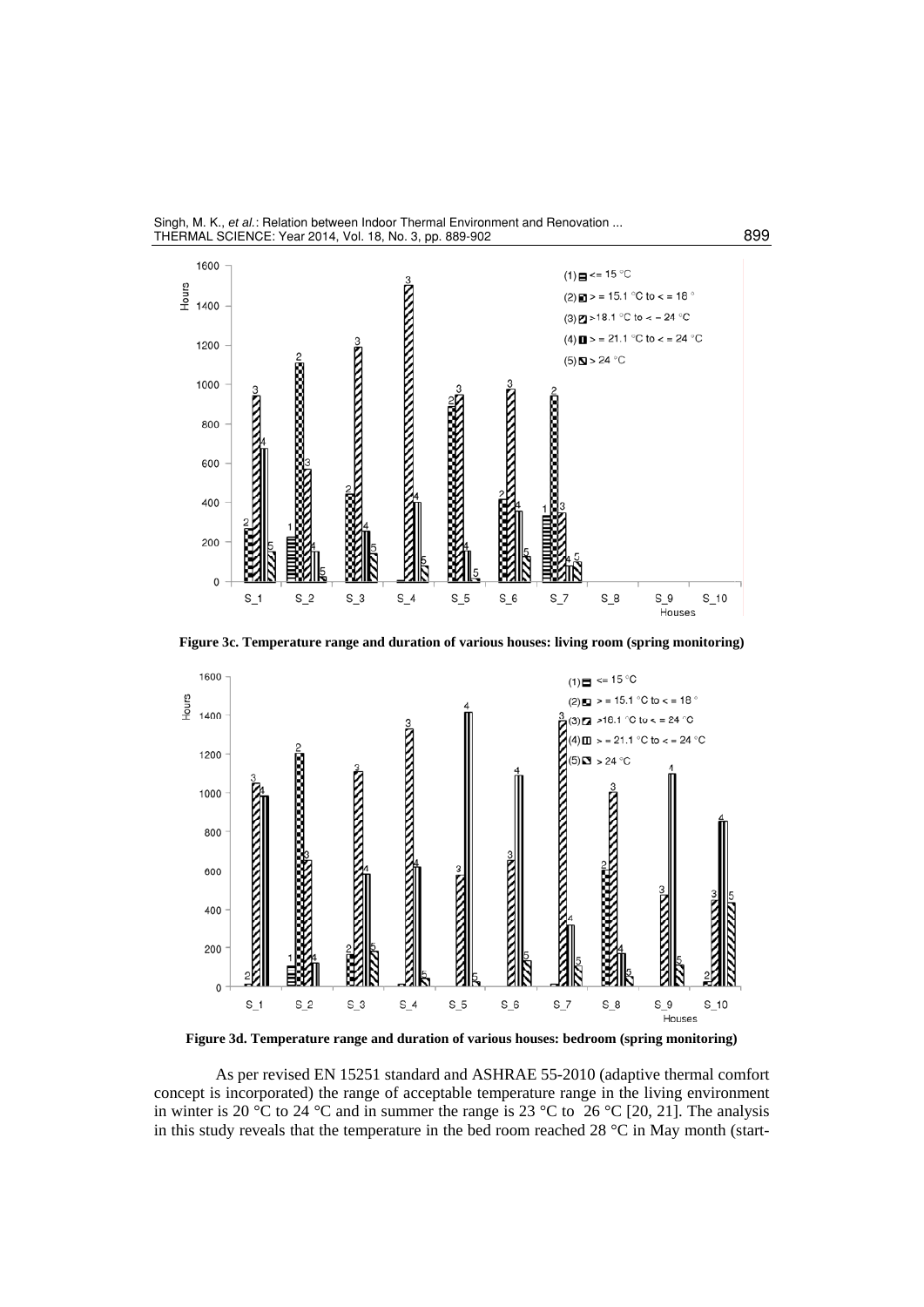



**Figure 4b. Thermal sensation vote and clothing level against indoor temperature** 

ing of summer). So it can be concluded that in summer months bedroom temperature crosses the comfortable range. It is found during the survey that in most of the houses 60% to 80% of rear and front facade area is glazed so in summer direct sun light entering inside the living space responsible for drastic rise in indoor temperature. It can be concluded that preferred temperatures in living room and bedroom are different during different seasons of the year. This also supports the conclusions of previous section.

Figures 4a and 4b represents the preferred clothing level against outdoor temperature and clothing level and thermal sensation vote against indoor temperature. Clothing level adjustment is an important adaptation process to restore the comfort at different temperatures [3-5]. It has been found that clothing values are scattered from 0.3 to 1.12 clo with the outdoor temperature range from 6.9 °C to 8.9 °C. It is found from clothing pattern profiles that the relationship between clothing values and outdoor or indoor temperature is weak. This suggests that occupants in the houses are less tolerant to clothing value with increase or decrease in tempera-

ture. This finding is contrary to what observed in case of free running buildings [3-5]. It is found from fig. 4b that there is a large variation in clothing level (0.3 clo to 1.12 clo) corresponding to Thermal Sensation Votes (TSV). This is very interesting phenomenon and supports the argument of existence of radiant temperature asymmetry in the houses (existence of non-insulated wall and large glazing areas on external facade) and clothing level adjustment is one of the prominent adaptive actions to overcome the discomfort caused by radiant temperature asymmetry.

Figure 4b represents the influence of indoor temperature on thermal sensation and clothing pattern of the occupants. This analysis also found that occupant's thermal sensation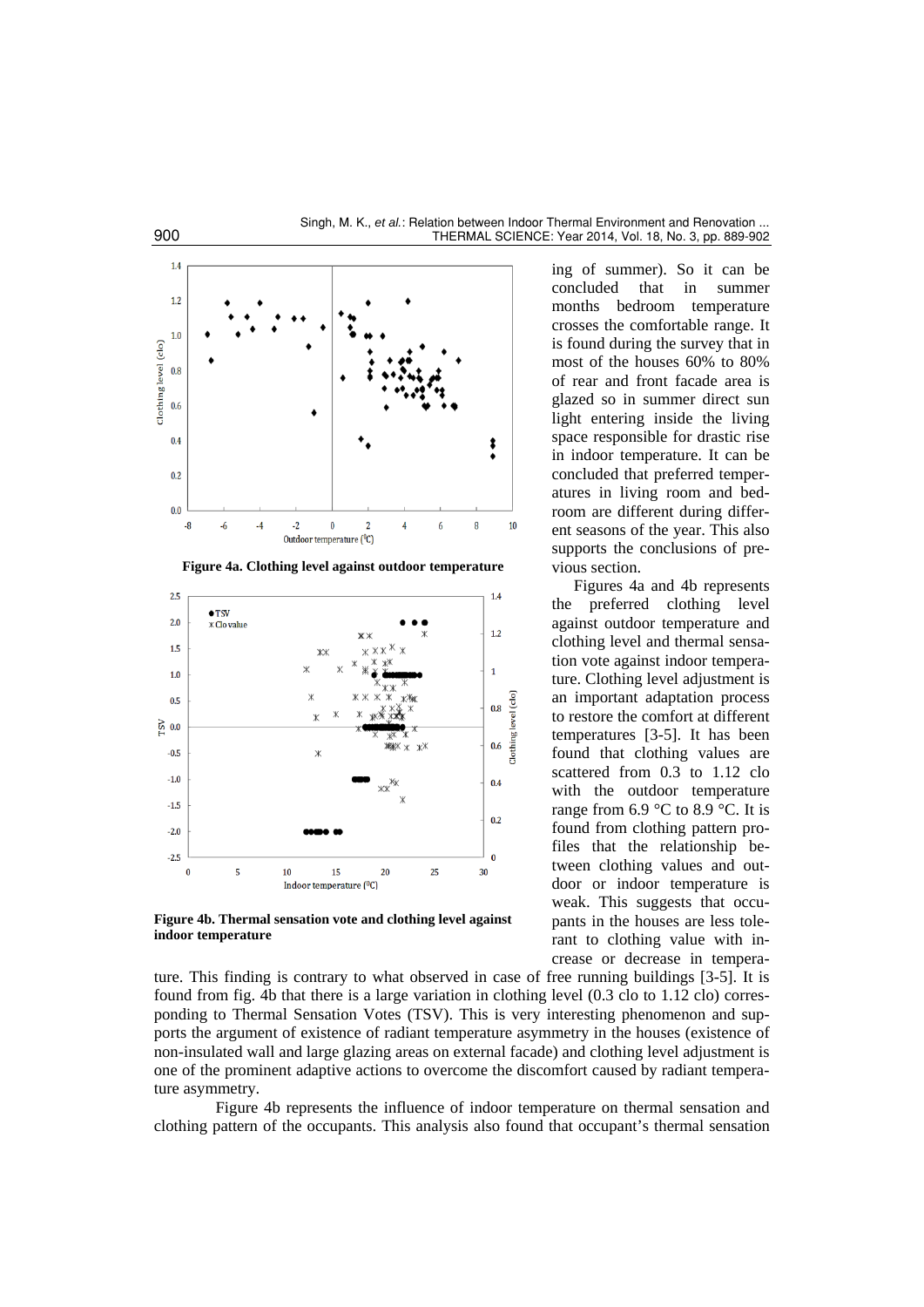is strongly influenced by the indoor environment temperature but very weakly related with the outdoor temperature. This supports the argument that occupants of mechanically heated and cooled environment shows less adaptation towards outdoor temperature fluctuation.

Temperature range corresponding to  $\pm 1$  TSV is 17 °C to 24 °C. This result is being validated by new EN15251 standard where it states that in existing buildings the range of comfort temperature  $\pm 4$  °C across winter and summer season [20]. Occupant's lower tolerance towards temperature fluctuation also makes them more sensitive towards radiant temperature asymmetry from non-insulated walls and large glazing area. This argument is further supported by the relatively high clothing level of occupants in these historical houses.

It can be concluded that occupants in these houses prefer higher clothing level even though indoor temperature is in the range of 18  $\degree$ C to 23  $\degree$ C (fig. 4b). Though the occupant's shows low clothing level related adaptation but prefer high clothing level because of high indoor temperature fluctuations (tab. 1). It is also found form the analysis that occupants are not satisfied with the existing lighting level in the house. They wish brighter light in the indoor environment. In daytime when only natural light is used then the depth of the room plays an important role. So the rooms with large glazing area and less depth shows better natural lighting level.

#### **Conclusions**

The conclusions are based on the analysis of data collected from monitored houses and comfort survey. Analysis of the collected data shows that different types of renovation were being carried in houses at different years showing a lack of integrated approach. Though the occupants of the houses are quite aware about benefits of energy efficiency and benefits of insulation but high renovation cost and non-existence of financial incentive is the major hurdle in adopting integrated approach in renovation of the houses. This lack of integrated approach is also preventing occupants from realizing full benefits of renovation in terms of improved energy efficiency and thermal comfort.

It has been found that existence of large glazing area on rear and from façade is responsible for cold sensation in the living space. Thermal performance study of the monitored houses shows that occupants in the houses prefer different temperature in bedroom and living room. It has been found that living room in all the monitored houses are functionally more active and preferred to be at higher temperature in winter. It is found that in spring season rise and decay of temperature in bedroom is at higher rate than that of living room and this phenomenon is just opposite to what has been observed in winter months. Age of the occupants also influenced the indoor thermal environment. Occupants in the age group of 40-60 years or more preferred warmer indoors compared to occupants in the age group of 20-40 years. In summer, it has been observed high fluctuations and sharp increase in bedroom temperature leads to the overheating. Also in summer living room temperature has less fluctuation compared to bedroom. In this study, it has been found that occupants of these houses are less tolerant to clothing level against varying temperature but prefer higher clothing level because of higher indoor temperature fluctuation. It is found that thermal sensations of occupants are weakly related to prevailing outdoor thermal environment and strongly related to prevailing indoor temperature. It can also conclude that large number of occupants uses portable heaters to overcome the discomfort caused by non uniform heating in living space (radiant temperature asymmetry). Though most of the occupants reported overall comfort level in the house as moderate but are found not to be satisfied with the indoor lighting level and preferred brighter